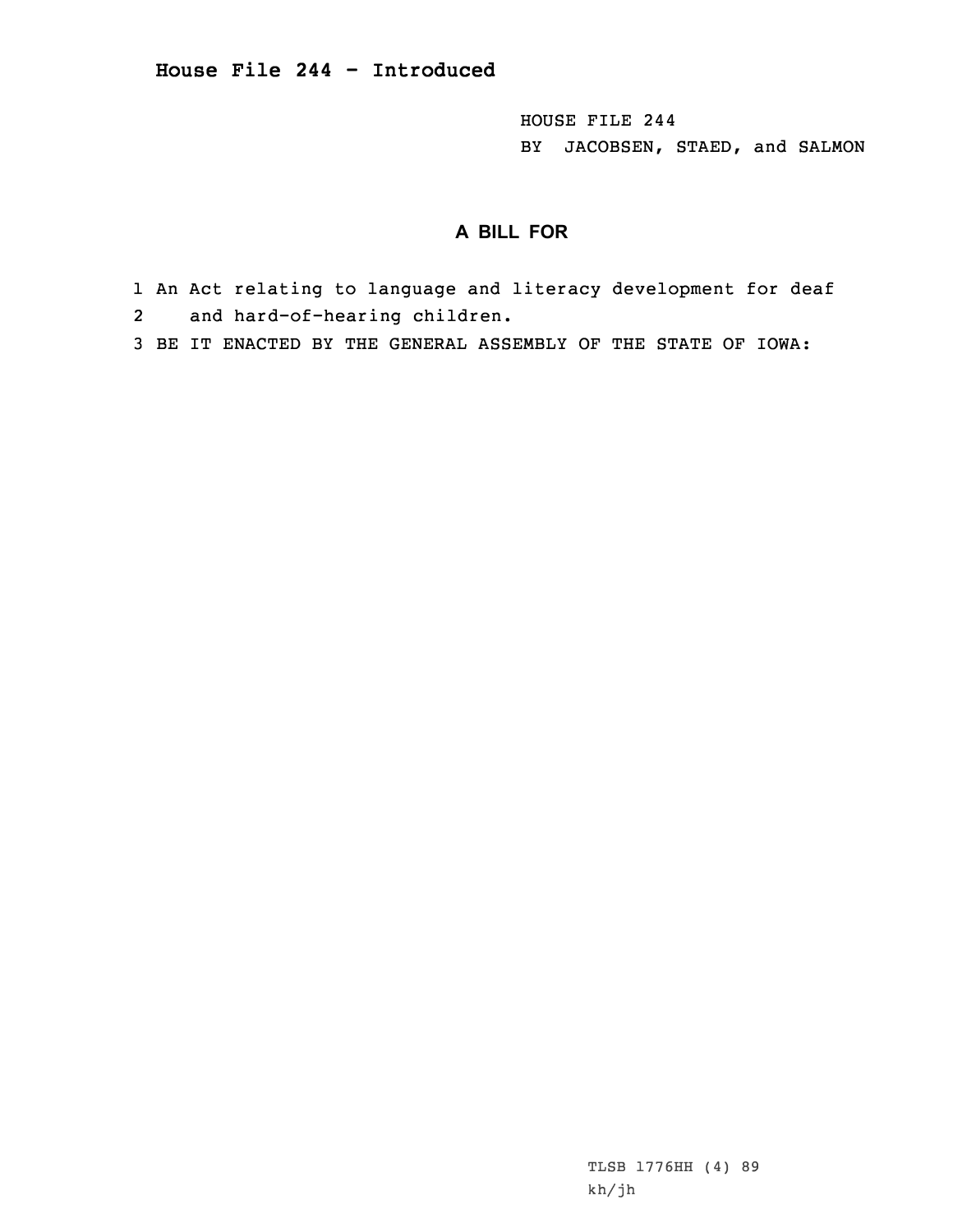1 Section 1. NEW SECTION. **256B.10 Deaf and hard-of-hearing** 2 **children —— language developmental milestones.**

3 1. *Language developmental milestones —— selection.*

4 *a.* The director of the department of education shall appoint an early language development consultant to work with the state school for the deaf, the area education agencies, school districts, and the early hearing detection and intervention program in the department of public health, and shall select language developmental milestones from existing standardized norms for purposes of developing <sup>a</sup> resource for use by parents or guardians to monitor and track deaf and hard-of-hearing children's expressive and receptive language acquisition and developmental stages toward American sign language and English literacy. In selecting the language developmental milestones, the early language development consultant shall consider recommendations from the advisory committee established under subsection 5.

18 *b.* The duties of the early language development consultant <sup>19</sup> appointed by the director pursuant to paragraph *"a"* shall, at <sup>a</sup> 20 minimum, include all of the following:

21 (1) Developing and managing language milestones for each 22 age, from birth through age eight, in American sign language 23 and English pursuant to subsection 3.

24 (2) Staffing the advisory committee established pursuant 25 to subsection 5, including but not limited to organizing and 26 facilitating the advisory committee meetings.

27 (3) Developing and distributing resources for parents 28 pertaining to language development pursuant to subsection 4.

29 (4) Developing and distributing resources for early 30 interventionists, educators, hospitals, and health care 31 providers pertaining to language development.

 (5) Exercising general supervision over follow-up contacts with parents and guardians regarding the need for valid and reliable language assessments and distribution of resources toward language development in American sign language and

-1-

LSB 1776HH (4) 89 kh/jh 1/10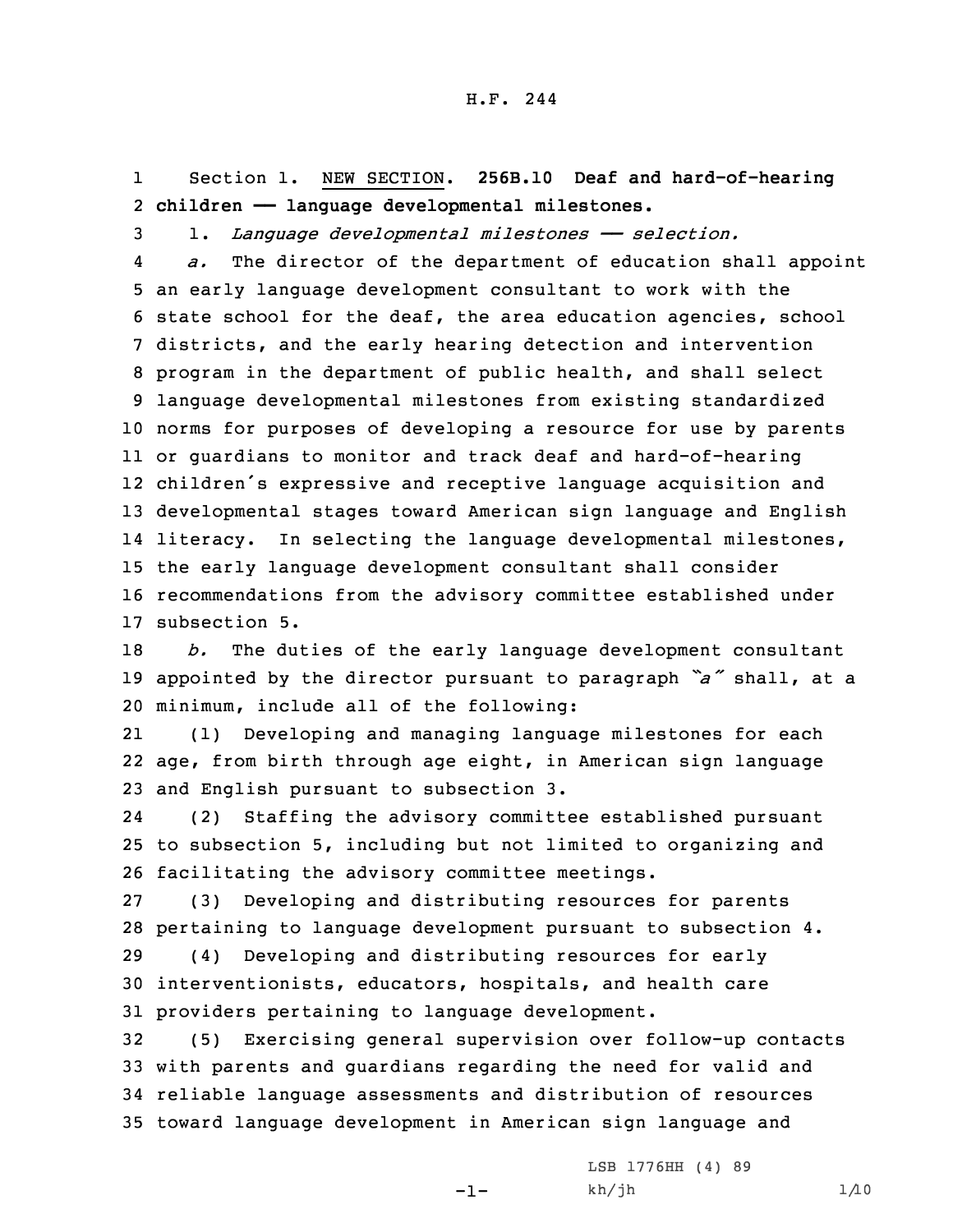1 English.

2 (6) Planning <sup>a</sup> parent-friendly procedure for outreach and 3 follow-up.

4 (7) Exercising general supervision over annual or biannual, 5 at the consultant's discretion, milestone assessments for deaf 6 and hard-of-hearing children.

7 (8) Managing and summarizing data outcomes for parents, 8 guardians, and partner agencies to use, including the annual 9 report published pursuant to subsection 7.

 (9) Arranging for and exercising general supervision over the appropriate training for language assessment personnel. 12 (10) Maintaining valid and reliable two-fold language assessment approach, utilizing both American sign language and English, in selecting milestones, compiling data, employing qualified personnel, and distributing resources.

 2. *Parent resource.* The parent resource developed pursuant to subsection 1 shall meet all of the following requirements: *a.* Include American sign language and English language developmental milestones selected under subsection 1.

 *b.* Be appropriate for use, in both content and administration, with deaf and hard-of-hearing children from birth through age eight who use American sign language or English, or both.

24 *c.* Present the language developmental milestones in terms 25 of typical development of all children from birth through age 26 eight, by age range.

27 *d.* Be written for clarity and ease of use by parents and 28 guardians.

 *e.* Be aligned to the department of education's existing infant, toddler, and preschool guidelines, standards for evaluating eligibility and progress for early intervention or special education under federal law, and state standards in English language arts.

34 *f.* Clearly specify that the parent resource is not <sup>a</sup> 35 formal assessment of language and literacy development, and

 $-2-$ 

LSB 1776HH (4) 89 kh/jh 2/10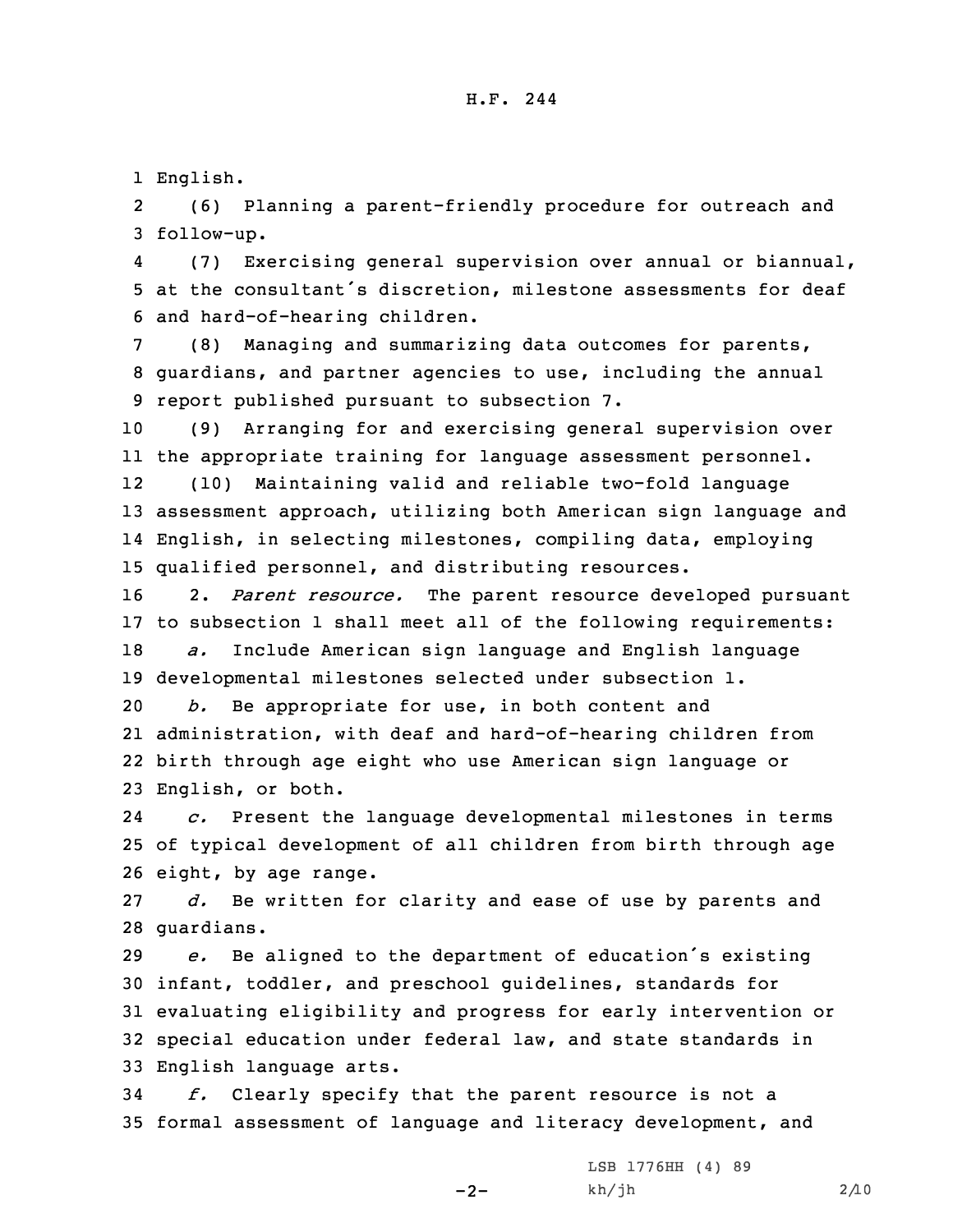that the observations of <sup>a</sup> child by the child's parent or guardian may differ from formal assessment data presented at an individualized family service plan or individualized education program meeting.

 *g.* Clearly specify that <sup>a</sup> parent or guardian may bring the parent resource to an individualized family service plan or individualized education program meeting for purposes of sharing the parent's or guardian's observations regarding the child's development.

 3. *Selection of tools or assessments.* The early language development consultant, in consultation with the state school for the deaf, the area education agencies, school districts, and the early hearing detection and intervention program in the department of public health, shall select existing tools or assessments for educators that can be used to assess American sign language and English language and literacy development of deaf and hard-of-hearing children from birth through age eight. *a.* Educator tools or assessments selected under this

19 subsection shall meet the following criteria:

20 (1) Be in <sup>a</sup> format that shows stages of language 21 development.

22 (2) Be selected for use by educators to track the <sup>23</sup> development of deaf and hard-of-hearing children's expressive 24 and receptive language acquisition and developmental stages 25 toward American sign language and English literacy.

26 (3) Be appropriate in both content and administration for 27 use with deaf and hard-of-hearing children.

28 *b.* Educator tools or assessments selected under this 29 subsection may do either of the following:

 (1) Be used, in addition to any assessment required by federal law, by the child's individualized family service plan or individualized education program team, as applicable, to track deaf and hard-of-hearing children's progress in improving expressive and receptive language skills, and to establish or modify individualized family service plans or individualized

 $-3-$ 

LSB 1776HH (4) 89  $kh/jh$  3/10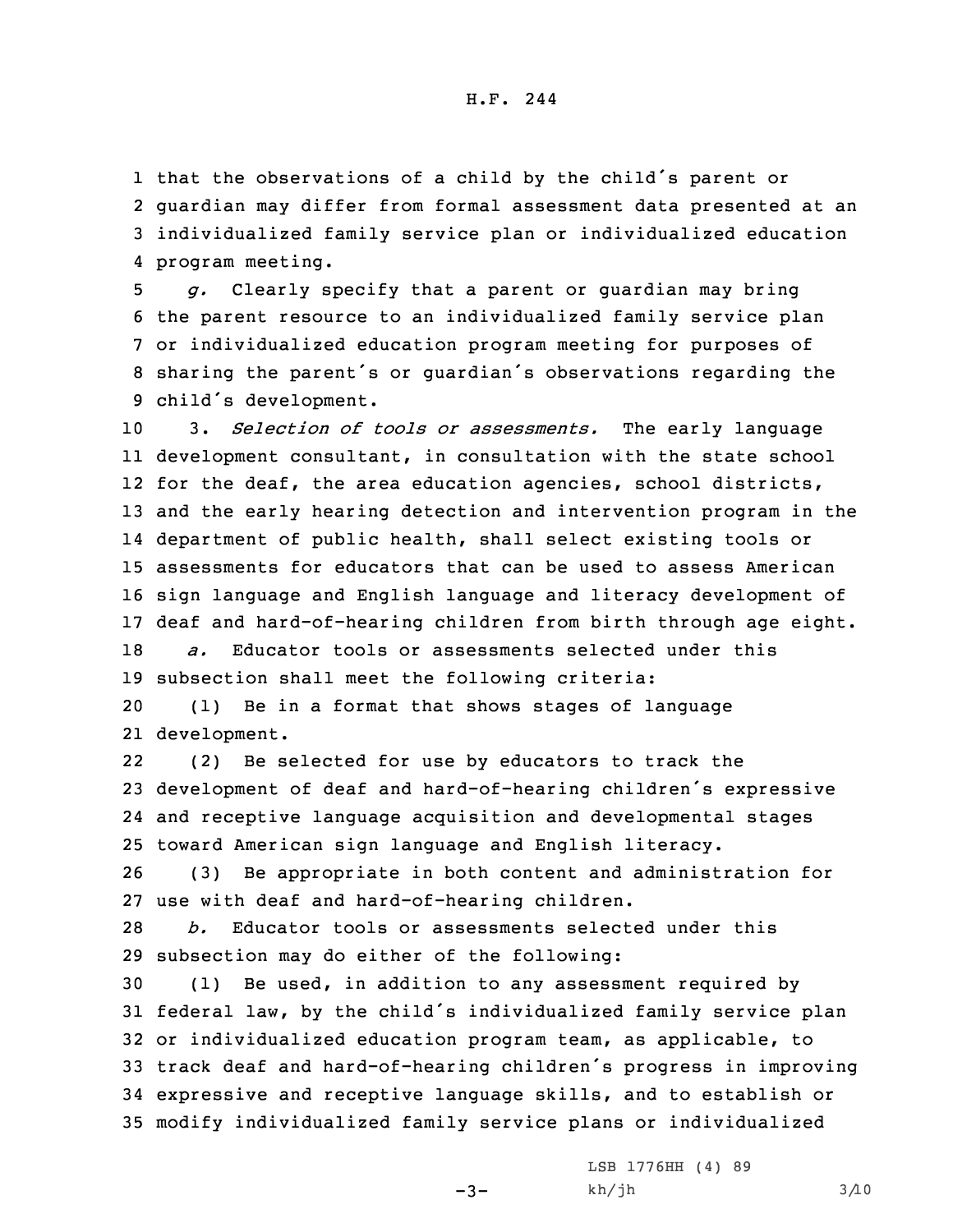1 education programs.

2 (2) Reflect the recommendations of the advisory committee 3 convened under subsection 5.

4 4. *Dissemination.* The early language development consultant shall disseminate the parent resource developed pursuant to this section to parents and guardians of deaf and hard-of-hearing children and, consistent with federal law, shall disseminate the educator tools and assessments selected pursuant to subsection 3 to early hearing detection and invention programs, area education agencies, school districts, accredited nonpublic schools, and the state school for the deaf for use in the development and modification of individualized family service or individualized education program plans, and shall provide materials and training on the use of such materials to assist deaf and hard-of-hearing children in kindergarten readiness using American sign language or English, or both, from birth through age eight.

18 5. *Advisory committee.*

 *a.* The department of education shall establish and consult with an advisory committee for purposes of soliciting input, including input from experts on the selection of language developmental milestones for children who are deaf or hard-of-hearing that are equivalent to those for children who are not deaf or hard-of-hearing, for inclusion in the parent resource developed and disseminated to parents and guardians pursuant to this section. The early language development consultant shall provide staffing and administrative support to the advisory committee and shall provide the committee with <sup>a</sup> list of existing language developmental milestones from existing standardized norms, along with any relevant information the department has regarding those language developmental milestones for possible inclusion in the parent resource developed pursuant to this section.

34 *b.* The advisory committee shall do all of the following: 35 (1) Make recommendations on the selection and use of the

 $-4-$ 

LSB 1776HH (4) 89  $kh/jh$  4/10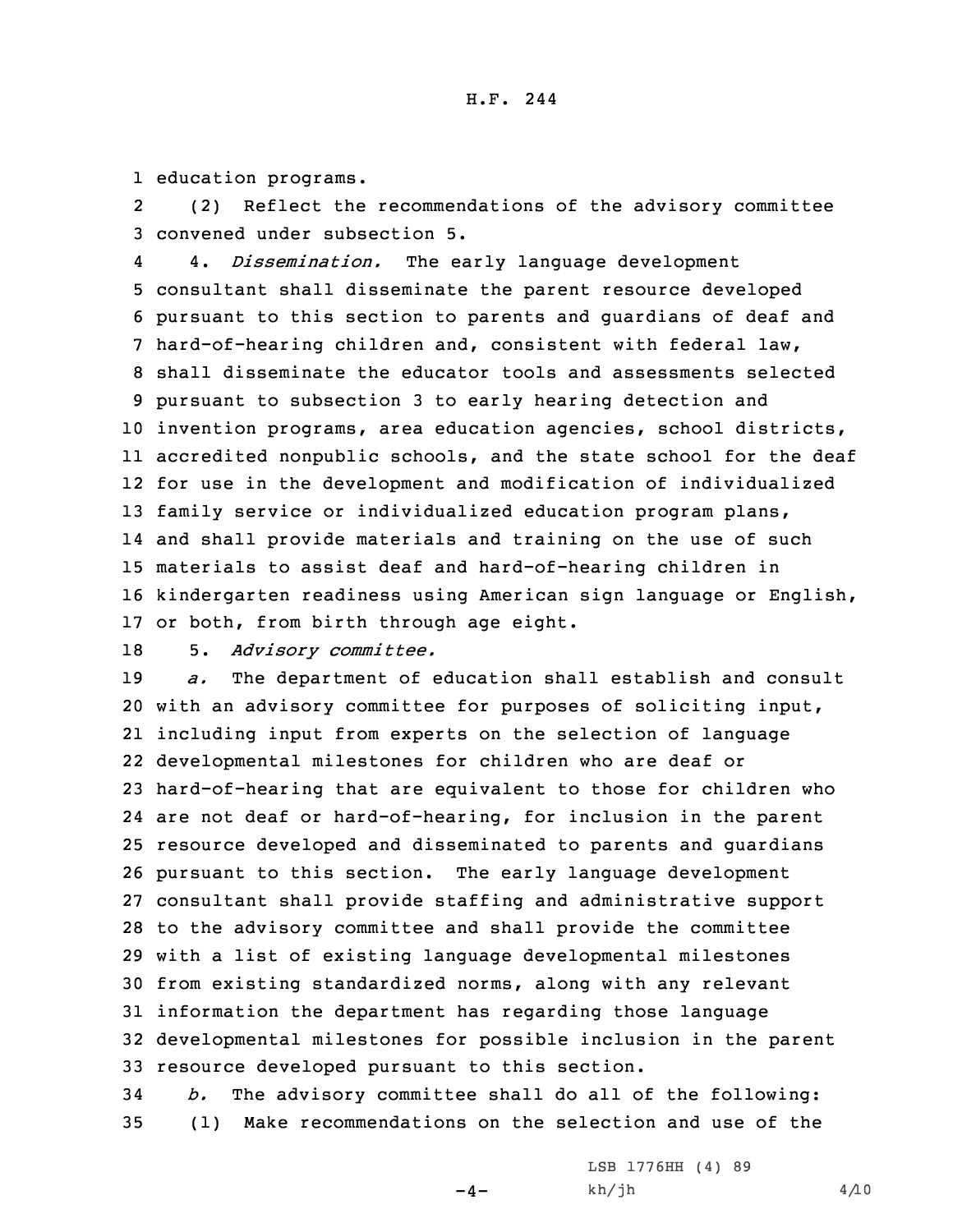1 educator tools or assessments selected pursuant to subsection 2 3.

 (2) Advise the department or its consultants on the content and administration of existing evaluation and assessment tools, instruments, and procedures used to assess the development of children with disabilities pursuant to federal law, and to assess deaf and hard-of-hearing children's language and literacy development to ensure the appropriate use of such tools, instruments, and procedures with such children, and may make recommendations regarding future research to improve the measurement of progress of deaf and hard-of-hearing children in language and literacy development.

 (3) Develop <sup>a</sup> process in compliance with federal law for plan modifications if <sup>a</sup> deaf or hard-of-hearing child does not demonstrate adequate yearly progress in improving expressive and receptive language skills, as measured by an educator tool or assessment selected pursuant to subsection 3.

 (4) The advisory committee shall consist of seven volunteers, the majority of whom shall be deaf or hard-of-hearing, and all of whom shall have experience or involvement within the field of education for the deaf and hard-of-hearing or relating directly to deaf and hard-of-hearing children. The advisory committee shall include all of the following members:

25 (a) One parent or guardian of <sup>a</sup> child who is deaf or 26 hard-of-hearing and who uses both American sign language and 27 English or who uses spoken English.

28 (b) One licensed teacher who uses American sign language and 29 English.

30 (c) One licensed teacher who uses spoken English.

 (d) One person who shall be the parent or guardian of <sup>a</sup> deaf or hard-of-hearing child or an interpreter, speech pathologist, teacher of the deaf, human rights advocate, child advocate, or licensed education administrator.

35 (e) One advocate for the deaf or an advocate of American

 $-5-$ 

LSB 1776HH (4) 89  $kh/jh$  5/10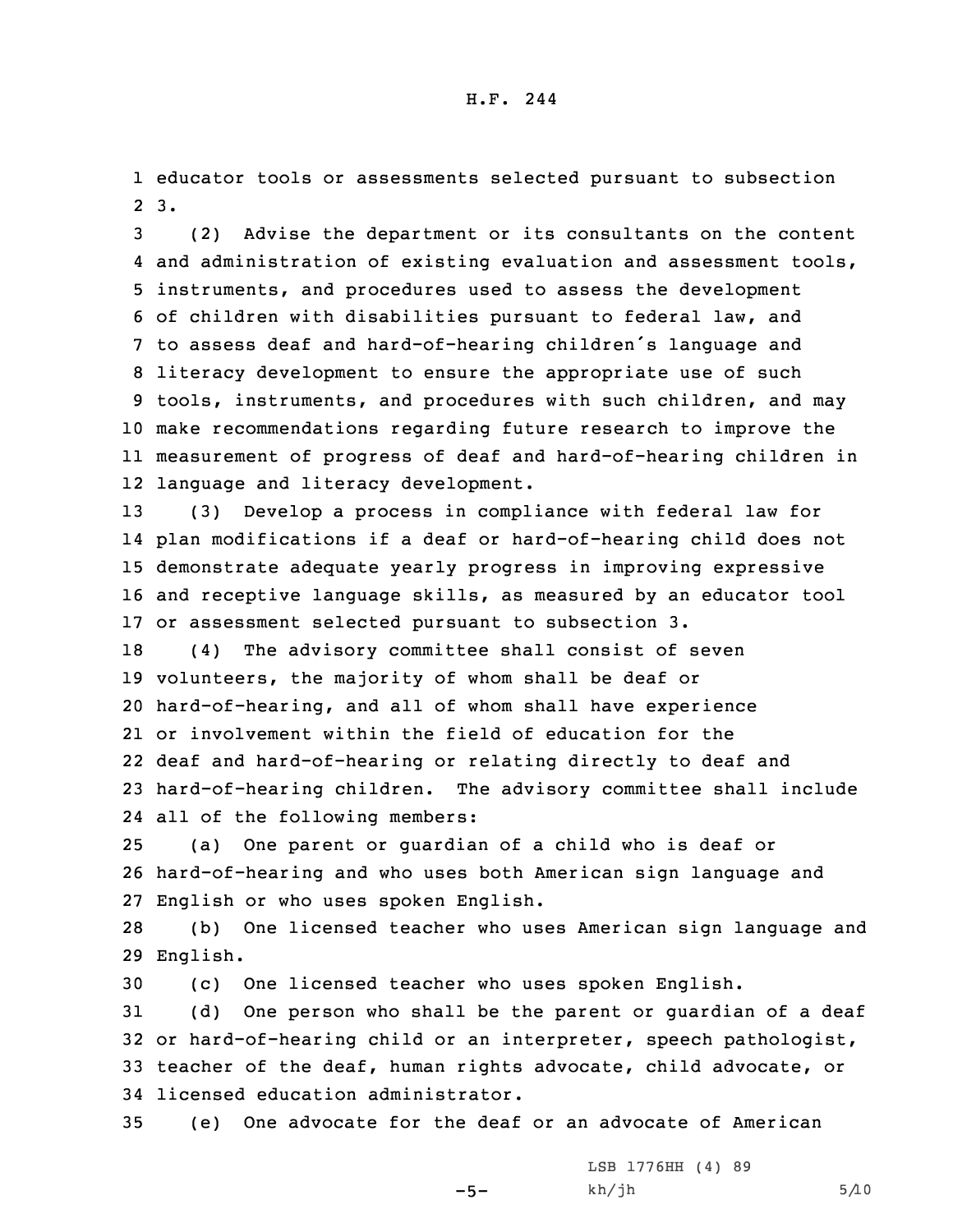1 sign language.

2 (f) One American sign language specialist, American sign 3 language professor, or native signer recommended by the Iowa 4 association of the deaf and the office of deaf services of the 5 department of human rights.

 (g) One speech pathologist whose expertise is in spoken English, or an early interventionist who uses spoken English. *c.* The early language development consultant shall convene the advisory committee by March 1, 2022, and as frequently thereafter as the consultant deems necessary for purposes of this section. The advisory committee shall submit recommendations to the state board of education by July 1, 2022, shall submit recommendations relating to plan modifications developed pursuant to paragraph *"b"*, subparagraph (3), to the state board of education and to the general assembly by December 1, 2022, and shall submit recommendations thereafter as the consultant deems necessary.

 6. *Activities —— consistent with federal law.* All activities of the department of education in implementing this section shall be consistent with federal law for the education of children from birth through age eight.

22 7. *Annual report.* The department of education shall annually compile, and publish on the department's internet site, <sup>a</sup> report using existing data reported in compliance with the state performance plan on pupils with disabilities, required under federal law, that is specific to language and literacy development in deaf and hard-of-hearing children from birth through age eight, including those children who are deaf or hard-of-hearing and have other disabilities, relative to the children's peers who are not deaf or hard-of-hearing.

31 8. *Definitions.* For purposes of this section, unless the 32 context otherwise requires:

<sup>33</sup> *a. "English"* includes spoken English, written English, or 34 English with the use of visual supplements.

 $-6-$ 

35 *b. "Federal law"* means the federal Individuals with

LSB 1776HH (4) 89  $kh/jh$  6/10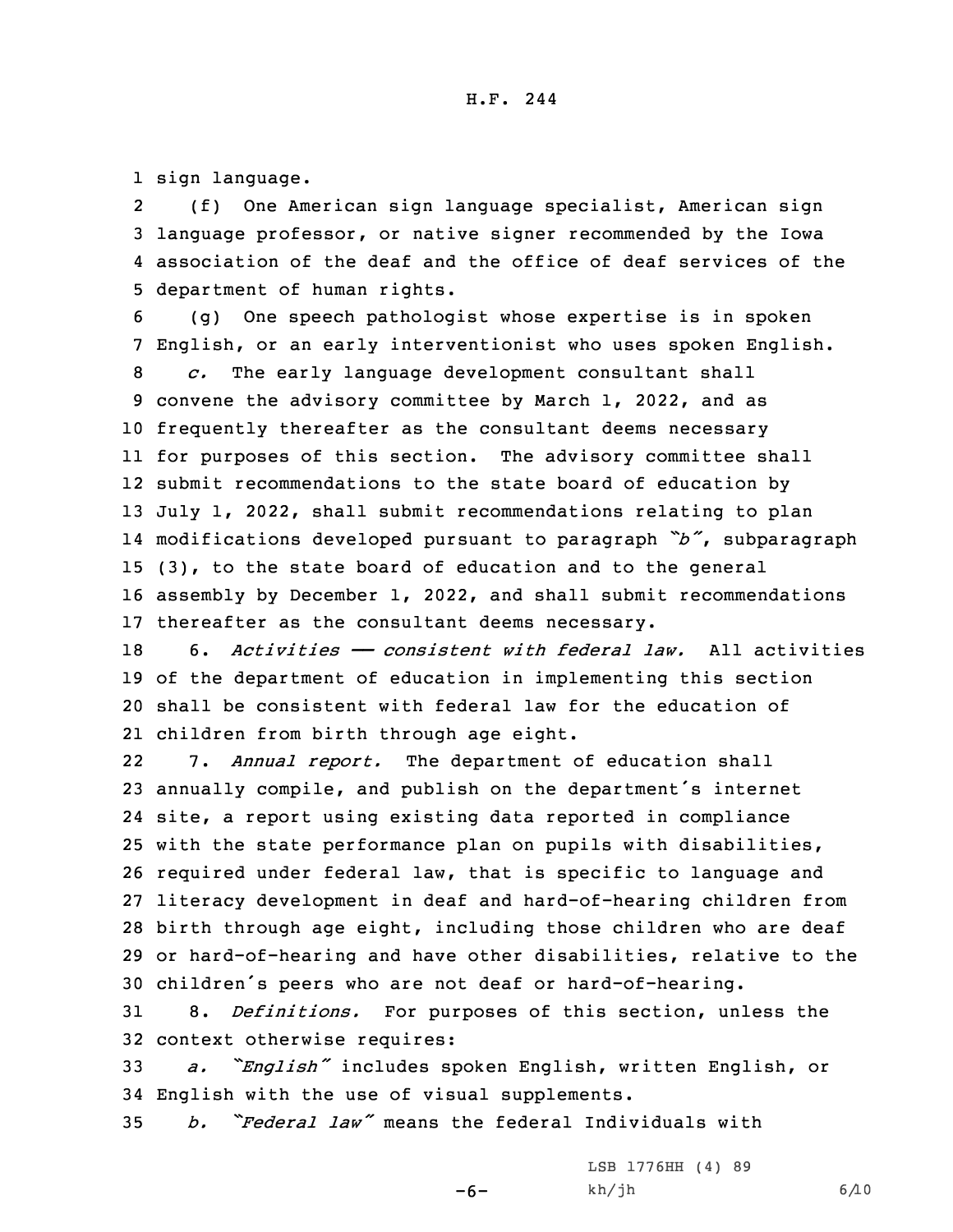## H.F. 244

 Disabilities Education Act, as amended by the federal Individuals with Disabilities Improvement Act, Pub. L. No. 108-446, 20 U.S.C. §1400 et seq., as amended. 4 EXPLANATION **The inclusion of this explanation does not constitute agreement with the explanation's substance by the members of the general assembly.**

 This bill provides for the development and dissemination of <sup>a</sup> parent resource for the parents and guardians of children who are deaf or hard-of-hearing; requires the director of the department of education to employ an early language development consultant; provides for the identification of tools or assessments educators can use to assess the language and literacy development of such children from birth through age eight; requires, if such <sup>a</sup> child is not meeting language development milestones, that the child's individualized family service plan (IFSP) or individualized education program (IEP) team explain in detail the reasons why the child is not meeting the milestones and submit modifications to the plan to assist the child in achieving English literacy proficiency; and provides for the establishment of an advisory committee for purposes of soliciting input on the selection of language developmental milestones for such children that are equivalent to milestones for children who are not deaf or hard-of-hearing. The bill provides that "English" includes spoken English, written English, or English with the use of visual supplements. EARLY LANGUAGE DEVELOPMENT CONSULTANT. The bill lists the duties of the early language development consultant, including but not limited to staffing the advisory committee; developing and distributing resources; exercising general supervision over follow-up contacts with parents and guardians regarding the need for valid and reliable language assessments and distribution of resources toward language development in American sign language and English; planning <sup>a</sup> parent-friendly procedure for outreach and follow-ups; arranging for and exercising general supervision over the appropriate training

 $-7-$ 

LSB 1776HH (4) 89  $kh/jh$  7/10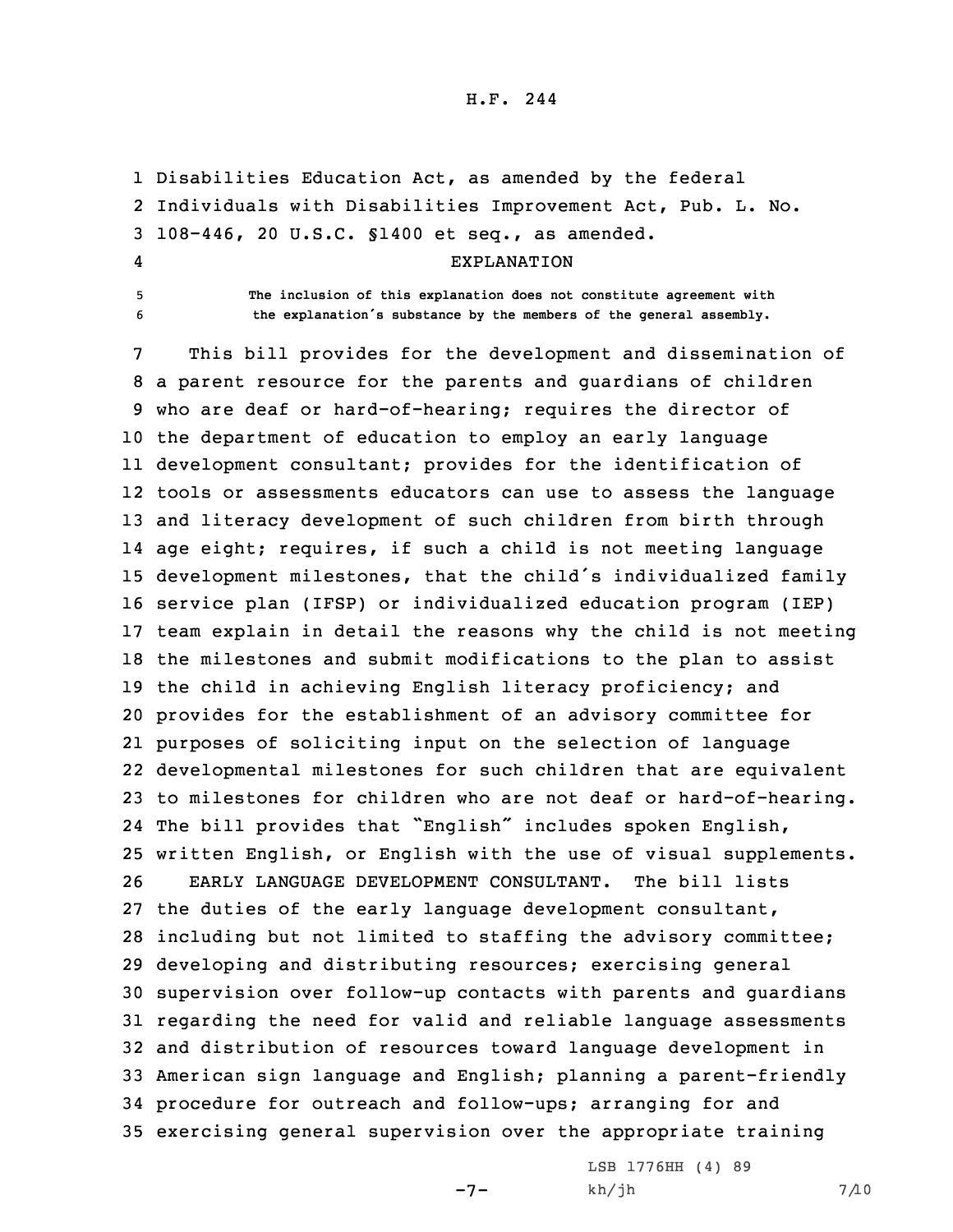for language assessment personnel and serving as <sup>a</sup> supervisor to such personnel; and utilizing both American sign language and English in selecting milestones, compiling data, employing qualified personnel, and distributing resources.

 LANGUAGE DEVELOPMENTAL MILESTONES —— SELECTION. The bill requires the early language development consultant to cooperate with the state school for the deaf and area education agencies, school districts, and the early hearing detection and intervention program in the department of public health, in selecting language developmental milestones from existing standardized norms for purposes of developing <sup>a</sup> resource parents or guardians can use to monitor and track <sup>a</sup> deaf or hard-of-hearing child's progress toward English literacy.

14 PARENT RESOURCE. In addition to the milestones, the parent resource must be clearly written and appropriate for use with deaf and hard-of-hearing children from birth through age eight who use American sign language or English, or both; present the milestones in terms of typical development of all children; 19 and be aligned to the state's existing infant, toddler, and preschool standards for evaluating eligibility and progress for early intervention or special education in English language arts. Further, the resource must clearly specify that it is not <sup>a</sup> formal assessment of language and literacy development, that the observations of <sup>a</sup> child by the child's parent or guardian may differ from formal assessment data, and that <sup>a</sup> parent or guardian may bring the parent resource to an IFSP or IEP meeting.

 ASSESSMENTS —— TOOLS. The early language development consultant, in consultation with other agencies serving deaf and hard-of-hearing children, must select existing tools or assessments for educators that can be used to assess the language and literacy development of deaf and hard-of-hearing children from birth through age eight.

34 DISSEMINATION. The early language development consultant 35 must disseminate the parent resource to parents and guardians

 $-8-$ 

LSB 1776HH (4) 89  $kh/jh$  8/10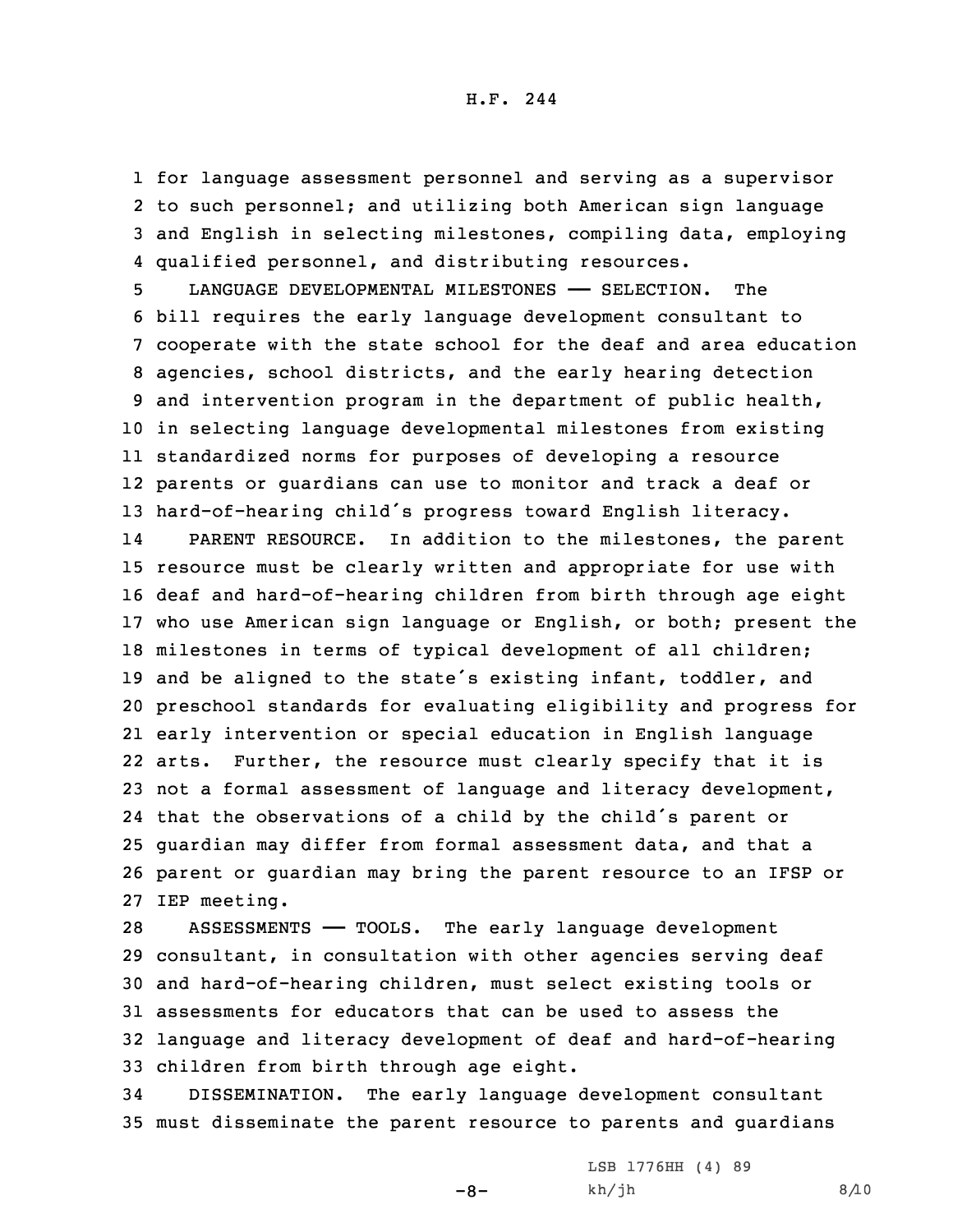H.F. 244

 of deaf and hard-of-hearing children and, consistent with the federal Individuals with Disabilities Education Act (IDEA), shall disseminate the educator tools and assessments to early hearing detection and intervention programs, area education agencies, school districts, accredited nonpublic schools, and the school for the deaf for use in the development and modification of IFSPs or IEPs, and provide materials and training on the use of such materials.

 ADVISORY COMMITTEE. The department of education is directed to establish and consult with an advisory committee to receive input for inclusion in the parent resource. The early language development consultant shall provide staffing and administrative support to the committee and must provide the committee with <sup>a</sup> list of existing language developmental milestones from existing standardized norms, along with any relevant information the department has regarding those milestones.

 The advisory committee shall make recommendations on 19 the selection and use of the educator tools or assessments, advise the department or its consultants on the content and administration of the tools, instruments, and procedures used under the federal IDEA to assess deaf and hard-of-hearing children's language and literacy development to ensure the appropriate use of such tools, instruments, and procedures with children, make recommendations regarding future research to improve the measurement of progress of deaf and hard-of-hearing children in language and literacy development, and develop <sup>a</sup> process of compliance with federal law for plan modification if <sup>a</sup> child does not demonstrate adequate yearly progress.

 The advisory committee shall consist of seven volunteers, the majority of whom shall be deaf or hard-of-hearing. The bill specifies the level of expertise or experience each individual member must have.

34 The director of the department must convene the advisory 35 committee by March 1, 2022, and thereafter may convene the

 $-9-$ 

LSB 1776HH (4) 89  $kh/jh$  9/10